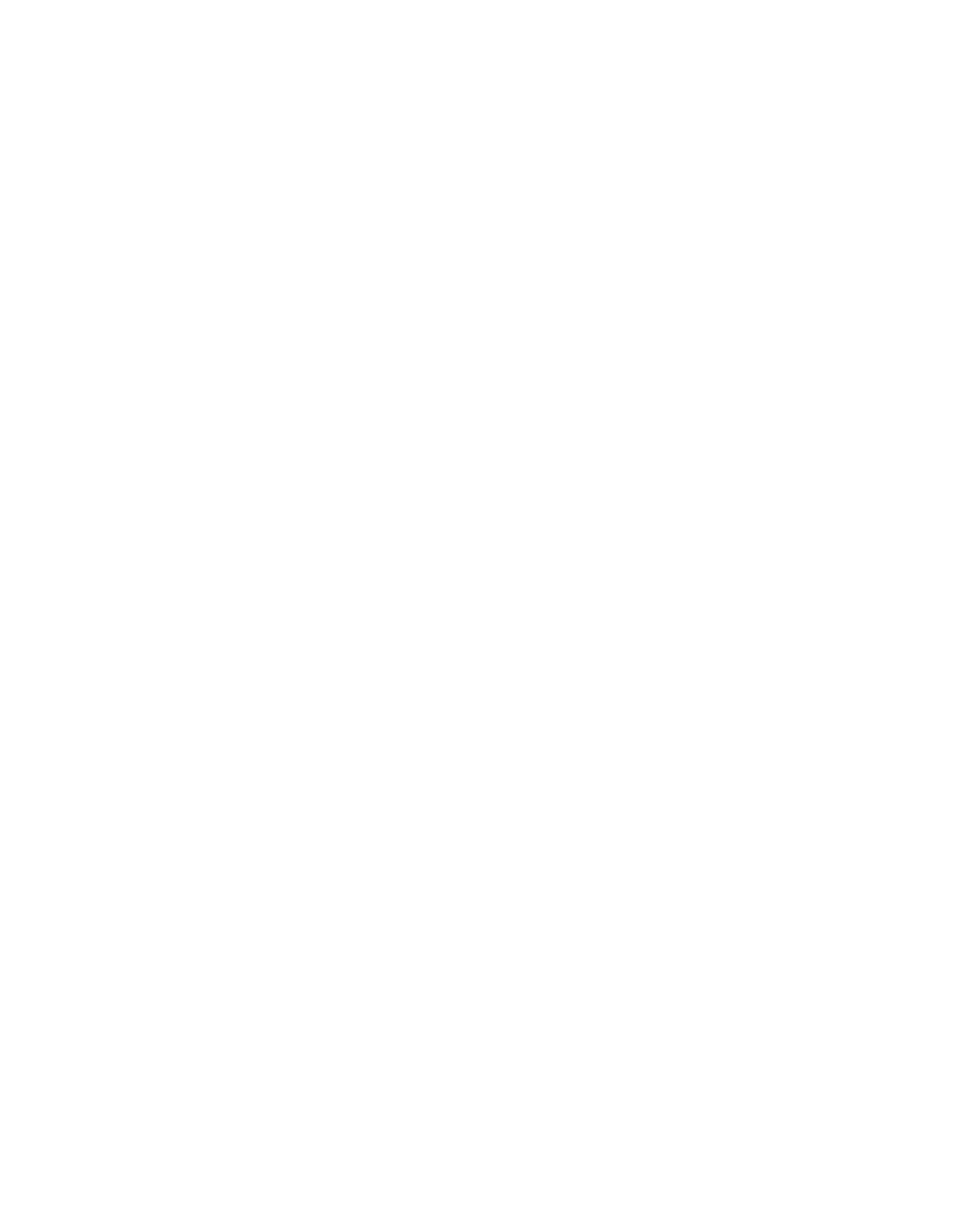

# **AIR QUALITY TECHNICAL MEMORANDUM**

# **SH 56 to SH 392**

#### **April 2017**

# **1.0 Introduction and background**

This report updates the air quality analyses prepared as part of the 2011 FEIS for ROD4. The Record of Decision 4 (ROD4) documents the final agency decision for improvements to Interstate 25 (I-25) between State Highway (SH) 56 and SH 392.

The Selected Alternative discussed in ROD4 consists of reconstruction and widening of I-25 between SH 56 and SH 392 (approximately 12 miles) to include addition of one buffer-separated express lane in each direction. The improvements included in the Selected Alternative for ROD4 are consistent with 2011 FEIS Preferred Alternative except that no new general purpose lanes will be constructed as part of ROD4 (for more information on the ROD4 Selected Alternative, See Chapter 2 of the ROD4 document).

At the time the 2011 FEIS was issued, funding had not been secured for the entirety of the Preferred Alternative; therefore, the Federal Highway Administration (FHWA) and the Colorado Department of Transportation (CDOT) planned the phased implementation of the 2011 FEIS Preferred Alternative. Details of the phasing components are included in Chapter 8 of the 2011 FEIS and are not repeated here. The proposed project is included in the North Front Range Metropolitan Planning Organization (NFRMPO) fiscally constrained 2040 Regional Transportation Plan, and funding for the project is included in the NFRMPO FY 2016 to FY 2019 Transportation Improvement Program.

# **2.0 Changes in the Regulatory Setting**

Changes in air quality laws, policies, and guidance since publication of the FEIS in 2011 include:

- On August 2, 2016, the U. S. Council on Environmental Quality (CEQ) issued *Final Guidance for Federal Departments and Agencies on Consideration of Greenhouse Gas Emissions and the Effects of Climate Change in National Environmental Policy Act Reviews*, which describes how agencies should address climate change in NEPA reviews.
- The Motor Vehicle Emissions Model (MOVES) 2014a model was released in November 2015. This was a major update to MOVES2010 and its minor revisions that corrected errors and added the ability to evaluate additional air toxics (MOVES2010a and MOVES2010b). MOVES2014 includes three new emission control programs associated with regulations promulgated since the release of MOVES2010b, and its minor revision, MOVES2014a, incorporates significant improvements in calculating on-road and non-road equipment emissions. Technical and policy guidance in the use of MOVES2014 for a variety of purposes and pollutants has also been updated.
- The NAAQS for Ozone was lowered from 75 ppb to 70 ppb in October 2015 (EPA's nonattainment designations will be made in late 2017).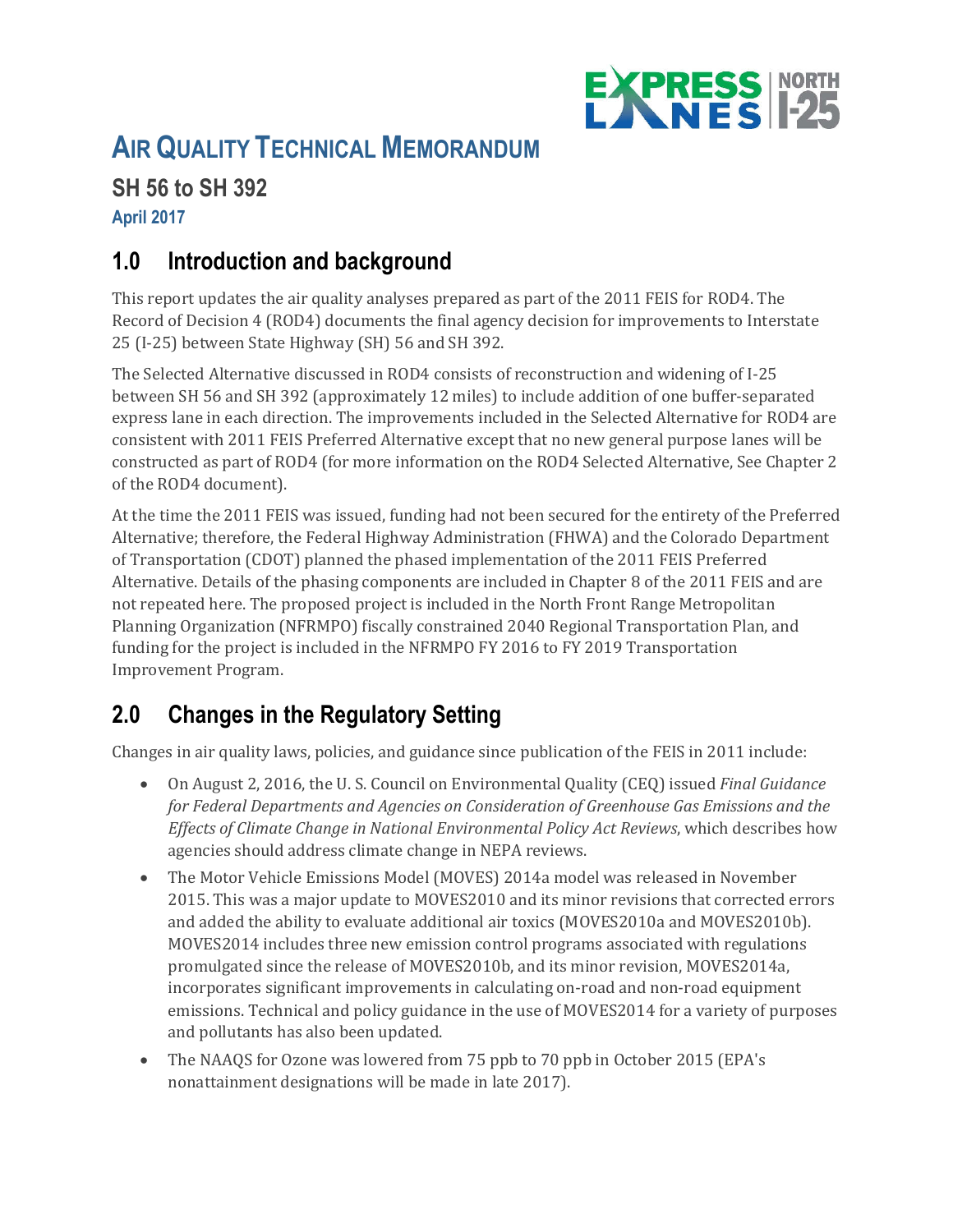- Carbon Monoxide Categorical Hot-Spot Finding (February 2014) allows project sponsors the option to rely on the categorical hot-spot finding in place of doing a carbon monoxide hot-spot analysis as part of a project-level conformity determination in carbon monoxide maintenance areas.
- FHWA's Interim Guidance Update on Mobile Source Air Toxics Analysis in NEPA was updated on October 18, 2016, from the original guidance published in September 2009. The revised guidance reflects changes in methodology for conducting emissions analysis and updates various research topics in mobile source air toxics analyses.
- Transportation Conformity Regulations as of April 2012 (PDF) (EPA, April 2012) includes updated requirements for the preparation, adoption, and submittal of implementation plans.
- In 2016 the Denver-North Front Range 2008 8-hour Ozone nonattainment area designation changed from "marginal" to "moderate" after failure to attain the marginal classification.

# **3.0 Air Quality Analysis for ROD4**

### **3.1 Criteria Pollutants**

A full discussion of the six criteria pollutants was included in the 2011 FEIS. The project is located within the NFRMPO and is in a designated in a moderate non-attainment area for ozone (design value of 0.086 up to but not including 0.100 ppm). None of the other five criteria pollutants are of a concern to this project. Concentrations of lead, sulfur dioxide, and nitrogen dioxide are not significantly affected by transportation projects. The project is located outside of any nonattainment or maintenance areas for  $PM_{10}$ ,  $PM_{2.5}$ , or carbon monoxide.

#### 3.1.1 Ozone

The project is located in the nonattainment area for the Denver-North Front Range Area for the 2008 ozone standard. The area was designated as a "marginal" nonattainment area in 2012, but was reclassified to a "moderate" nonattainment area after failing to attain the marginal designation. A new ozone SIP is currently under review, and EPA action on the SIP is expected in 2017. Since ozone is a regional pollutant, there is no requirement to analyze potential impacts and no possibility of localized violations of ozone to occur at the project level. The project is included in the NFRMPO 2016–2021 TIP and the 2040 RTP, as amended and adopted on February 2, 2017, which were found to conform to the ozone SIP. The FHWA conformity determination was made on February xx, 2017.

#### 3.1.2 Mobile Source Air Toxics

FHWA has developed a three tiered approach to analyze the Mobile Source Air Toxics (MSAT) in environmental documents (FHWA, 2016). Under this approach one of the three levels of analysis listed below are to be used depending on the project circumstances and other considerations.

- No analysis required for projects with no potential for meaningful MSAT effects
- Qualitative analysis for projects with low potential MSAT effects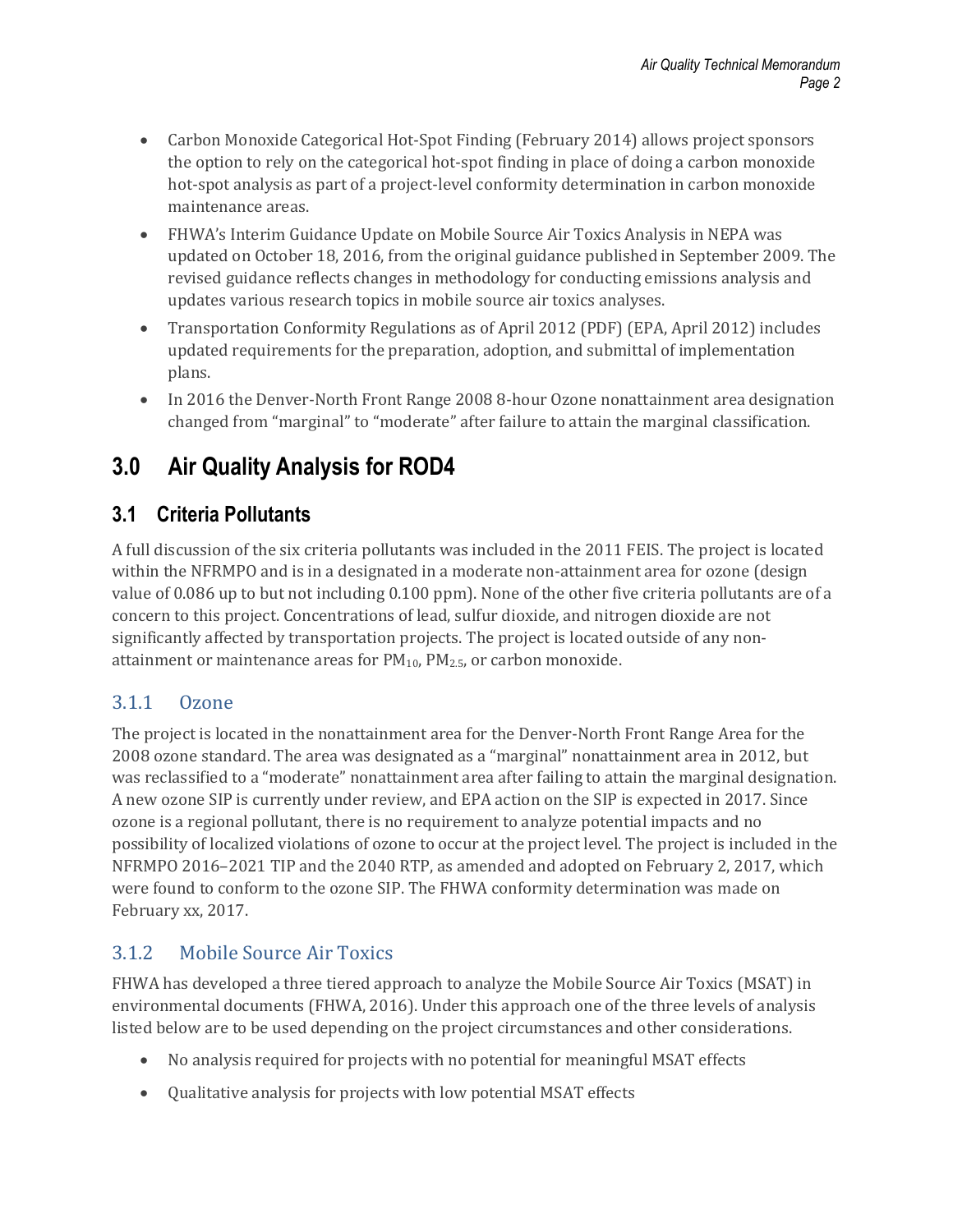Quantitative analysis to differentiate between alternatives for projects with higher potential MSAT effects

The ROD4 Selected Alternative is considered a project with low potential for MSAT effects according to the FHWA guidance because it is designed to improve operations of the highway without adding substantial new capacity. Additionally, the design year traffic is projected to be less than 140,000 to 150,000 annual average daily traffic (AADT).

For the ROD4 Selected Alternative, the amount of MSAT emissions would be proportional to the vehicle miles traveled (VMT). The VMT estimated for the ROD4 Selected Alternative is slightly higher than that if the project was not built, because the additional capacity increases the efficiency of the roadway and attracts rerouted trips from elsewhere in the transportation network. This increase in VMT would lead to higher MSAT emissions for the alternative along the highway corridor, along with a corresponding decrease in MSAT emissions along the parallel routes. The emissions increase is offset somewhat by lower MSAT emission rates due to increased speeds; according to EPA's MOVES2014 model, emissions of all of the priority MSAT decrease as speed increases.

Also, emissions will likely be lower than present levels in the design year as a result of EPA's national control programs that are projected to reduce annual MSAT emissions by over 90 percent between 2010 and 2050. Local conditions may differ from these national projections in terms of fleet mix and turnover, VMT growth rates, and local control measures. However, the magnitude of the EPA-projected reductions is so great (even after accounting for VMT growth) that MSAT emissions in the study area are likely to be lower in the future (FHWA, 2016).

#### **Incomplete or unavailable information for project-specific MSAT health impacts analysis**

In addition to the qualitative assessment, FHWA requires the NEPA document for this category of project to include a discussion of information that is incomplete or unavailable for a project specific assessment of MSAT impacts, in compliance with the Council on Environmental Quality (CEQ) regulations (40 CFR 1502.22(b)). The 2011 FEIS included this information.

#### 3.1.3 Greenhouse Gases and Climate Change

On August 2, 2016, the CEQ issued *Final Guidance for Federal Departments and Agencies on Consideration of Greenhouse Gas Emissions and the Effects of Climate Change in National Environmental Policy Act Reviews*, which describes how agencies should address climate change in NEPA reviews. The guidance states that updated analysis is not required for projects that have already published their FEIS. Therefore, no additional analysis is required for ROD4.

In addition, the CDOT NEPA Manual was updated in October, 2014. Appendix F of the manual includes standard language for required for inclusion in all NEPA documents, and is provided below.

Climate change is an important national and global concern. While the earth has gone through many natural changes in climate in its history, there is general agreement that the earth's climate is currently changing at an accelerated rate and will continue to do so for the foreseeable future. Anthropogenic (human-caused) greenhouse gas (GHG) emissions contribute to this rapid change.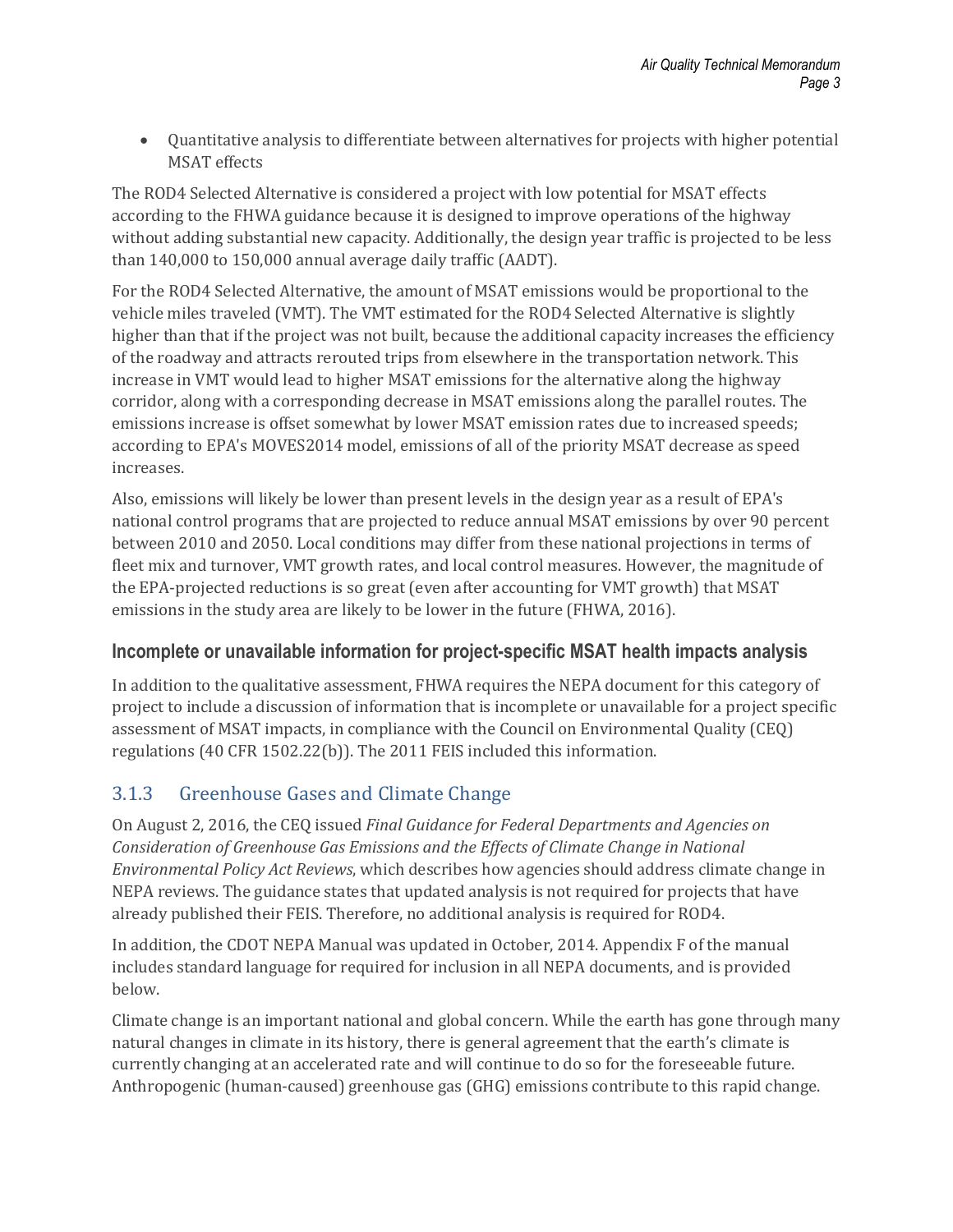Carbon dioxide  $(CO_2)$  makes up the largest component of these GHG emissions. Other prominent transportation GHGs include methane (CH<sub>4</sub>) and nitrous oxide (N<sub>2</sub>O).

Many GHGs occur naturally. Water vapor is the most abundant GHG and makes up approximately two thirds of the natural greenhouse effect. However, the burning of fossil fuels and other human activities are adding to the concentration of GHGs in the atmosphere. Many GHGs remain in the atmosphere for time periods ranging from decades to centuries. GHGs trap heat in the earth's atmosphere. Because atmospheric concentration of GHGs continues to climb, our planet will continue to experience climate-related phenomena. For example, warmer global temperatures can cause changes in precipitation and sea levels.

To date, no national standards have been established regarding GHGs, nor has the Environmental Protection Agency (EPA) established criteria or thresholds for ambient GHG emissions pursuant to its authority to establish motor vehicle emission standards for  $CO<sub>2</sub>$  under the Clean Air Act. However, there is a considerable body of scientific literature addressing the sources of GHG emissions and their adverse effects on climate, including reports from the Intergovernmental Panel on Climate Change, the US National Academy of Sciences, and EPA and other Federal agencies. GHGs are different from other air pollutants evaluated in Federal environmental reviews because their impacts are not localized or regional due to their rapid dispersion into the global atmosphere, which is characteristic of these gases. The affected environment for  $CO<sub>2</sub>$  and other GHG emissions is the entire planet. In addition, from a quantitative perspective, global climate change is the cumulative result of numerous and varied emissions sources (in terms of both absolute numbers and types), each of which makes a relatively small addition to global atmospheric GHG concentrations. In contrast to broad scale actions such as actions involving an entire industry sector or very large geographic areas, it is difficult to isolate and understand the GHG emissions impacts for a particular transportation project. Furthermore, presently there is no scientific methodology for attributing specific climatological changes to a particular transportation project's emissions.

Under the National Environmental Policy Act (NEPA), detailed environmental analysis should be focused on issues that are significant and meaningful to decision-making.1 Federal Highway Administration (FHWA) has concluded, based on the nature of GHG emissions and the exceedingly small potential GHG impacts of the proposed action, as discussed below and shown in Table 1, that the GHG emissions from the proposed action will not result in "reasonably foreseeable significant adverse impacts on the human environment" (40 CFR 1502.22(b)). The GHG emissions from the project build alternatives will be insignificant, and will not play a meaningful role in a determination of the environmentally preferable alternative or the selection of the preferred alternative. More detailed information on GHG emissions "is not essential to a reasoned choice among reasonable alternatives" (40 CFR 1502.22(a)) or to making a decision in the best overall public interest based on a balanced consideration of transportation, economic, social, and environmental needs and impacts (23 CFR 771.105(b)). For these reasons, no alternatives-level GHG analysis has been performed for this project.

The context in which the emissions from the proposed project will occur, together with the expected GHG emissions contribution from the project, illustrate why the project's GHG emissions will not be significant and will not be a substantial factor in the decision-making. The

 <sup>1</sup> *See* 40 CFR 1500.1(b), 1500.2(b), 1500.4(g), and 1501.7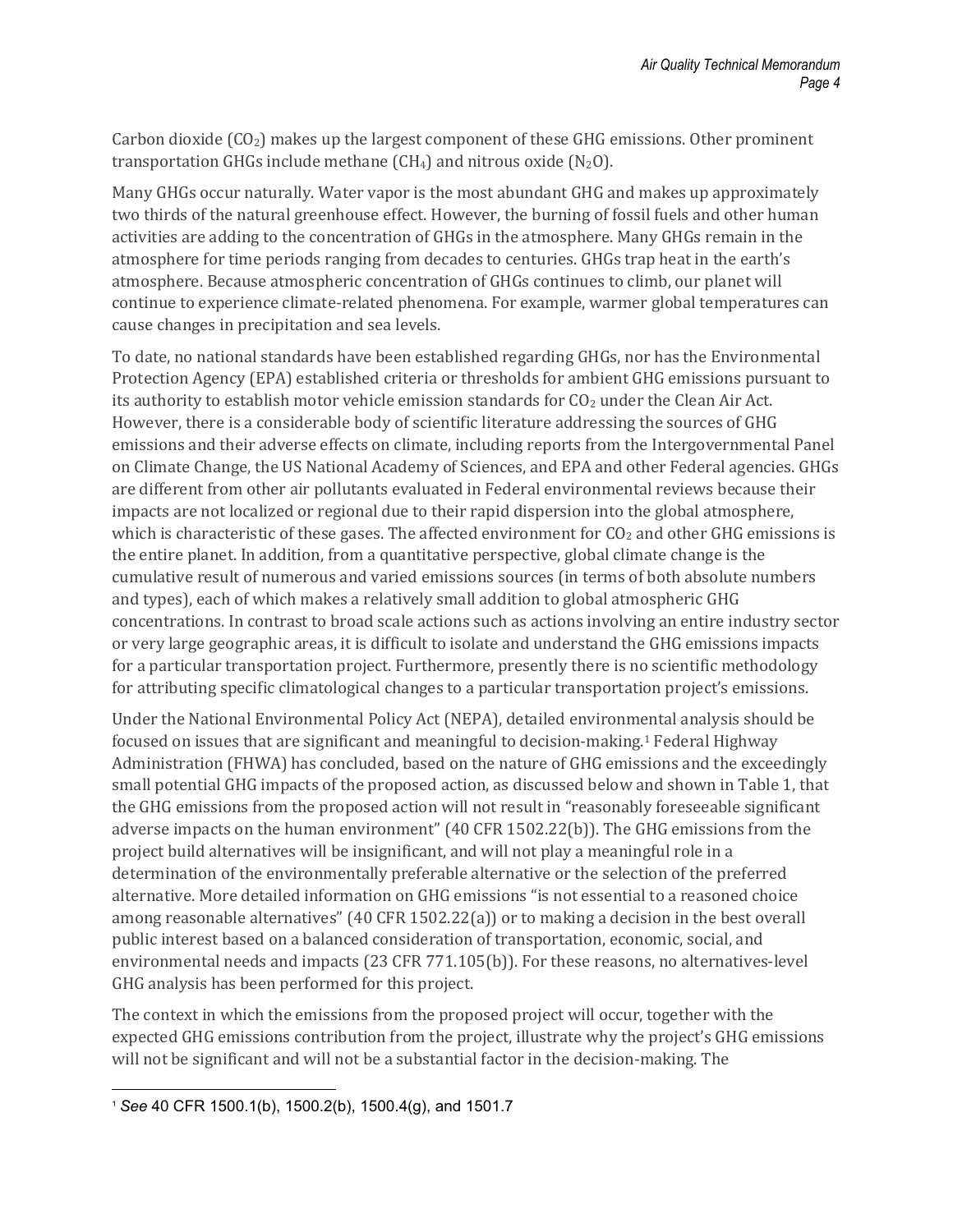transportation sector is the second largest source of total GHG emissions in the U.S., behind electricity generation. The transportation sector was responsible for approximately 27 percent of all anthropogenic (human caused) GHG emissions in the U.S. in 2010.2 The majority of transportation GHG emissions are the result of fossil fuel combustion.  $CO<sub>2</sub>$  makes up the largest component of these GHG emissions. U.S.  $CO<sub>2</sub>$  emissions from the consumption of energy accounted for about 18 percent of worldwide energy consumption  $CO<sub>2</sub>$  emissions in 2010.3.<sup>3</sup> U.S. transportation  $CO_2$  emissions accounted for about 6 percent of worldwide  $CO_2$  emissions.<sup>4</sup>

While the contribution of GHGs from transportation in the U.S. as a whole is a large component of U.S. GHG emissions, as the scale of analysis is reduced the GHG contributions become quite small. Using  $CO<sub>2</sub>$  because of its predominant role in GHG emissions, Table 1 presents the relationship between current and projected Colorado highway  $CO<sub>2</sub>$  emissions and total global  $CO<sub>2</sub>$  emissions, as well as information on the scale of the project relative to state-wide travel activity.

Based on emissions estimates from EPA's Motor Vehicle Emissions Simulator (MOVES) model5, and global CO2 estimates and projections from the Energy Information Administration, CO2 emissions from motor vehicles in the entire state of Colorado contributed less than one tenth of one percent of global emissions in 2010 (0.0348 percent). These emissions are projected to contribute an even smaller fraction (0.0261 percent) in 20406. Vehicle miles travelled (VMT) in the project study area represents 0.159 percent of total Colorado travel activity; and the project itself would increase state-wide VMT by 16.544 percent. (Note that the project study area, as defined for the MSAT analysis, includes travel on many other roadways in addition to the proposed project.) As a result, based on the build alternative with the highest VMT7, FHWA estimates that the proposed project could result in a potential increase in global CO<sub>2</sub> emissions in 2040 of 0.0002 percent (less than one thousandth of one percent), and a corresponding increase in Colorado's share of global emissions in

 <sup>2</sup> Calculated from data in U.S. Environmental Protection Agency, Inventory of Greenhouse Gas Emissions and Sinks, 1990-2010.

<sup>3</sup> Calculated from data in U.S. Energy Information Administration International Energy Statistics, Total Carbon Dioxide Emissions from the Consumption of Energy,

http://www.eia.gov/cfapps/ipdbproject/IEDIndex3.cfm?tid=90&pid=44&aid=8, accessed 2/25/13.

<sup>4</sup> Calculated from data in EIA figure 104: http://www.eia.gov/forecasts/archive/ieo10/emissions.html and EPA table ES-3: http://epa.gov/climatechange/emissions/downloads11/US-GHG-Inventory-2011- Executive-Summary.pdf

<sup>5</sup> 5 http://www.epa.gov/otaq/models/moves/index.htm. EPA's MOVES model can be used to estimate vehicle exhaust emissions of carbon dioxide (CO<sub>2</sub>) and other GHGs. CO<sub>2</sub> is frequently used as an indicator of overall transportation GHG emissions because the quantity of these emissions is much larger than that of all other transportation GHGs combined, and because CO2 accounts for 90 to 95 percent of the overall climate impact from transportation sources. MOVES includes estimates of both emissions rates and VMT, and these were used to estimate the Colorado statewide highway emissions in Table 1.

<sup>&</sup>lt;sup>6</sup> Colorado emissions represent a smaller share of global emissions in 2040 because global emissions increase at a faster rate.

<sup>7</sup> Selected to represent a "worst case" for purposes of this comparison; the Preferred Alternative may have a smaller contribution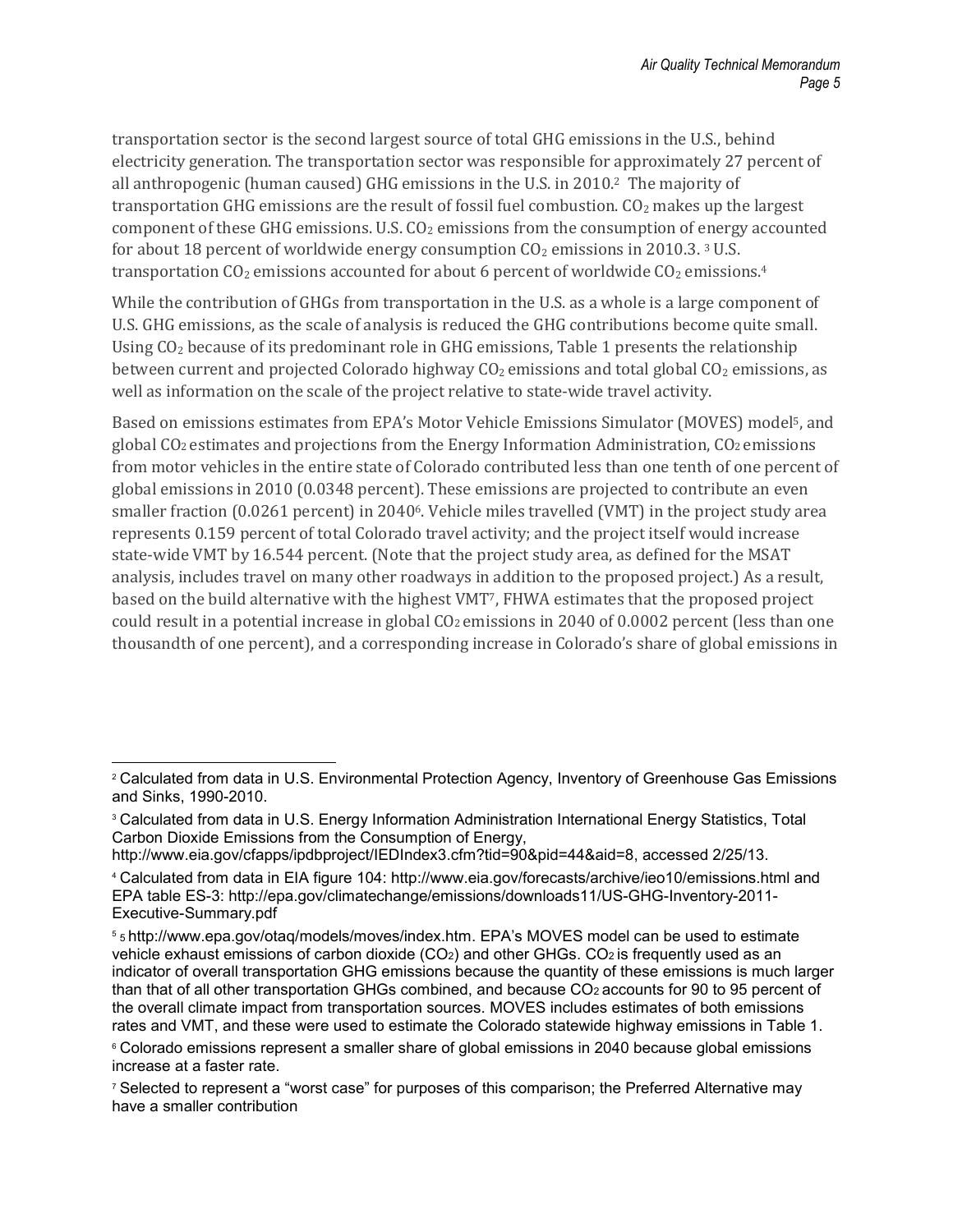2040 of 0.0009 percent. This very small change in global emissions is well within the range of uncertainty associated with future emissions estimates.89

|                                     | <b>Global CO2</b><br>Emissions,<br>$MMT^{10}$ | Colorado<br><b>Motor</b><br><b>Vehicle CO2</b><br>Emissions,<br>MMT <sup>11</sup> | Colorado<br><b>Motor</b><br><b>Vehicle</b><br>Emissions,<br>% of Global<br><b>Total</b> | <b>Project</b><br><b>Study Area</b><br>VMT,<br>$%$ of<br><b>Statewide</b><br><b>VMT</b> | <b>Percent</b><br>Change in<br><b>Statewide</b><br><b>VMT</b> due to<br><b>Project</b> |
|-------------------------------------|-----------------------------------------------|-----------------------------------------------------------------------------------|-----------------------------------------------------------------------------------------|-----------------------------------------------------------------------------------------|----------------------------------------------------------------------------------------|
| <b>Current Conditions</b><br>(2010) | 29,670                                        | 10.3                                                                              | 0.0348%                                                                                 | 1.599%                                                                                  | (None)                                                                                 |
| <b>Future Projection</b><br>(2040)  | 45,500                                        | 11.9                                                                              | 0.0261%                                                                                 | 1.189%                                                                                  | 0.253%                                                                                 |

#### **Table 1. Statewide and Project Emissions Potential, Relative to Global Totals**

**Table Notes**: MMT = million metric tons. Global emissions estimates are from International Energy Outlook 2010, data for Figure 104, projected to 2040. Colorado emissions and statewide VMT estimates are from MOVES2010b.

#### **Mitigation for Global GHG Emissions**

To help address the global issue of climate change, USDOT is committed to reducing GHG emissions from vehicles traveling on our nation's highways. USDOT and EPA are working together to reduce these emissions by substantially improving vehicle efficiency and shifting toward lower carbon intensive fuels. The agencies have jointly established new, more stringent fuel economy and first ever GHG emissions standards for model year 2012–2025 cars and light trucks, with an ultimate fuel economy standard of 54.5 miles per gallon for cars and light trucks by model year 2025.

<sup>10</sup> These estimates are from the EIA's *International Energy Outlook 2010*, and are considered the bestavailable projections of emissions from fossil fuel combustion. These totals do not include other sources of emissions, such as cement production, deforestation, or natural sources; however, reliable future projections for these emissions sources are not available.

 <sup>8</sup> For example, Figure 114 of the Energy Information Administration's *International Energy Outlook 2010*  shows that future emissions projections can vary by almost 20 percent, depending on which scenario for future economic growth proves to be most accurate.

<sup>9</sup> When an agency is evaluating reasonably foreseeable significant adverse effects on the human environment in an environmental impact statement and there is incomplete or unavailable information, the agency is required make clear that such information is lacking (40 CFR 1502.22). The methodologies for forecasting GHG emissions from transportation projects continue to evolve and the data provided should be considered in light of the constraints affecting the currently available methodologies. As previously stated, tools such as EPA's MOVES model can be used to estimate vehicle exhaust emissions of carbon dioxide (CO2) and other GHGs. However, only rudimentary information is available regarding the GHG emissions impacts of highway construction and maintenance. Estimation of GHG emissions from vehicle exhaust is subject to the same types of uncertainty affecting other types of air quality analysis, including imprecise information about current and future estimates of vehicle miles traveled, vehicle travel speeds, and the effectiveness of vehicle emissions control technology. Finally, there presently is no scientific methodology that can identify causal connections between individual source emissions and specific climate impacts at a particular location.

<sup>11</sup> MOVES projections suggest that Colorado motor vehicle CO2 emissions may increase by 14.9 percent between 2010 and 2040; more stringent fuel economy/GHG emissions standards will not be sufficient to offset projected growth in VMT.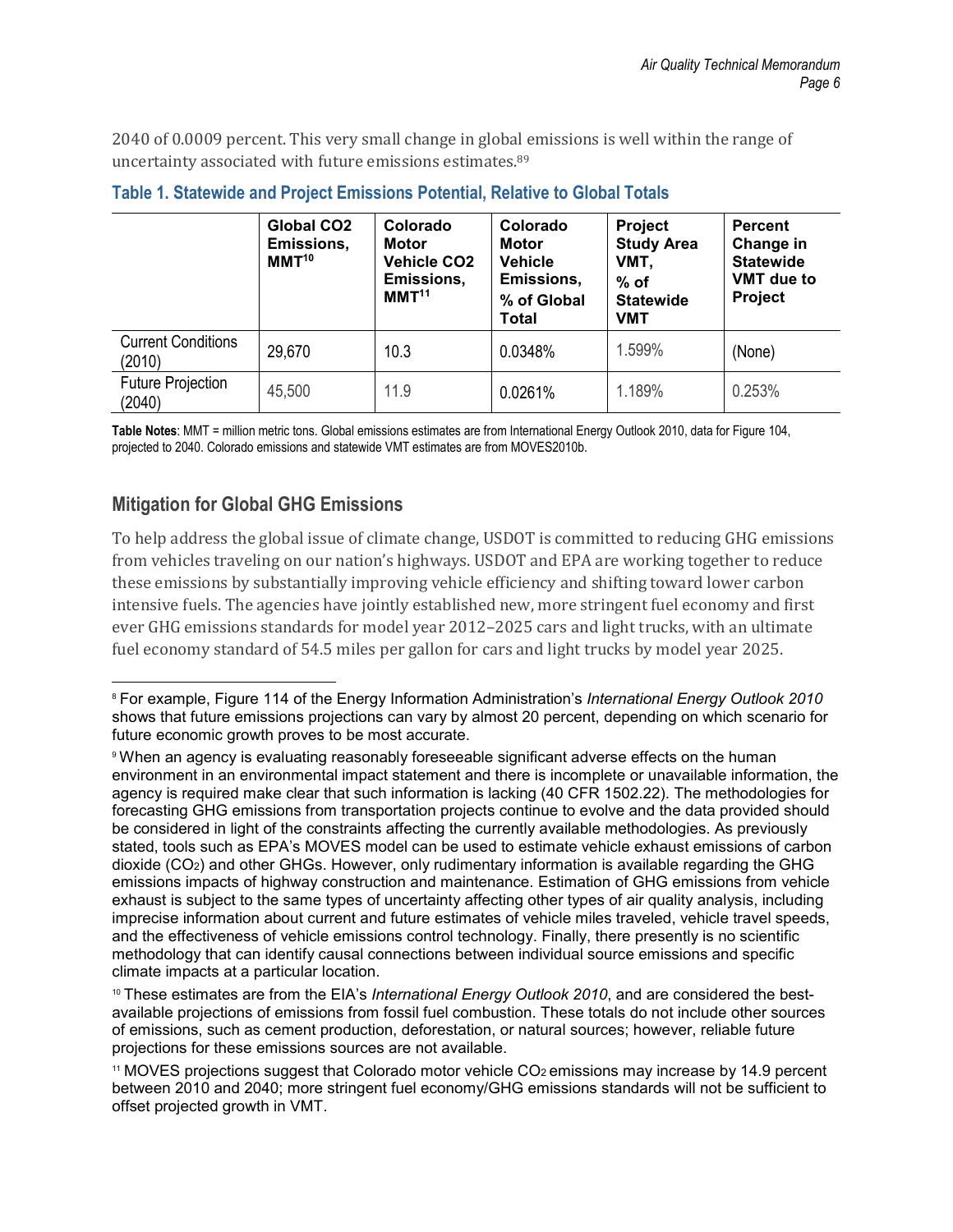Further, on September 15, 2011, the agencies jointly published the first ever fuel economy and GHG emissions standards for heavy-duty trucks and buses.12 Increasing use of technological innovations that can improve fuel economy, such as gasoline- and diesel-electric hybrid vehicles, will improve air quality and reduce  $CO<sub>2</sub>$  emissions future years.

Consistent with its view that broad-scale efforts hold the greatest promise for meaningfully addressing the global climate change problem, FHWA is engaged in developing strategies to reduce transportation's contribution to CDOT's NEPA manual was revised in October 2014. Appendix F of the revised manual includes language for inclusion in NEPA documents, and is provided here.

GHGs—particularly CO2 emissions—and to assess the risks to transportation systems and services from climate change. In an effort to assist States and MPOs in performing GHG analyses, FHWA has developed a *Handbook for Estimating Transportation GHG Emissions for Integration into the Planning Process.* The Handbook presents methodologies reflecting good practices for the evaluation of GHG emissions at the transportation program level, and will demonstrate how such evaluation may be integrated into the transportation planning process. FHWA has also developed a tool for use at the state-wide level to model a large number of GHG reduction scenarios and alternatives for use in transportation planning, climate action plans, scenario planning exercises, and in meeting state GHG reduction targets and goals. To assist states and MPOs in assessing climate change vulnerabilities to their transportation networks, FHWA has developed a draft vulnerability and risk assessment conceptual model and has piloted it in several locations.

At the state level, there are also several programs underway in Colorado to address transportation GHGs. The Governor's Climate Action Plan, adopted in November 2007, includes measures to adopt vehicle CO2 emissions standards and to reduce vehicle travel through transit, flex time, telecommuting, ridesharing, and broadband communications. CDOT issued a Policy Directive on Air Quality in May 2009. This Policy Directive was developed with input from a number of agencies, including the State of Colorado's Department of Public Health and Environment, EPA, FHWA, the Federal Transit Administration, the Denver Regional Transportation District and the Denver Regional Air Quality Council. This Policy Directive and implementation document, the CDOT Air Quality Action Plan address unregulated MSATs and GHGs produced from Colorado's state highways, interstates, and construction activities.

As a part of CDOT's commitment to addressing MSATs and GHGs, some of CDOT's program wide activities include:

- Researching pavement durability opportunities with the goal of reducing the frequency of resurfacing and/or reconstruction projects.
- Developing air quality educational materials, specific to transportation issues, for citizens, elected officials, and schools, including development of vehicle idling reduction programs for schools and communities.

 $12$  For more information on fuel economy proposals and standards, see the National Highway Traffic Safety Administration's Corporate Average Fuel Economy website: http://www.nhtsa.gov/fuel-economy/.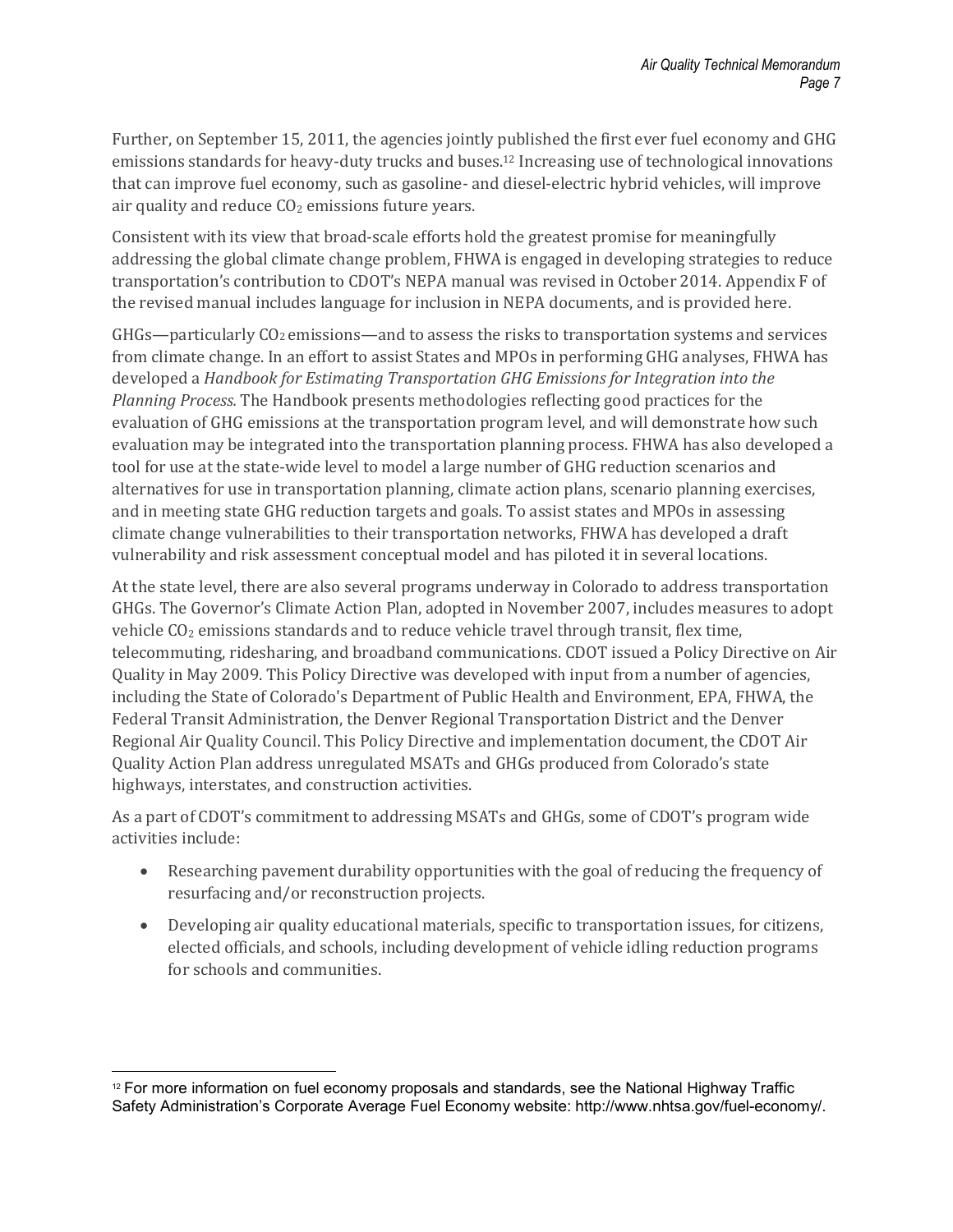- Offering outreach to communities to integrate land use and transportation decisions to reduce growth in VMT, such as smart growth techniques, buffer zones, transit-oriented development, walkable communities, access management plans, etc.
- Committing to research additional concrete additives that would reduce the demand for cement.
- Expanding Transportation Demand Management efforts state-wide to better utilize the existing transportation mobility network.
- Continuing to diversify the CDOT fleet by retrofitting diesel vehicles, specifying the types of vehicles and equipment contractors may use, purchasing low-emission vehicles, such as hybrids, and purchasing cleaner burning fuels through bidding incentives where feasible.
- Exploring congestion and/or right-lane only restrictions for motor carriers.
- Funding truck parking electrification.
- Researching additional ways to improve freight movement and efficiency state-wide.
- Committing to use ultra-low sulfur diesel for non-road equipment state-wide.
- Developing a low-VOC emitting tree landscaping specification.

Even though project-level mitigation measures will not have a substantial impact on global GHG emissions because of the exceedingly small amount of GHG emissions involved, the above-identified activities are part of a program-wide effort by FHWA and CDOT to adopt practical means to avoid and minimize environmental impacts in accordance with 40 CFR 1505.2(c).

### **4.0 Summary**

This document does not incorporate an analysis of the GHG emissions or climate change effects of each of the alternatives because the potential change in GHG emissions is very small in the context of the affected environment.

Because of the insignificance of the GHG impacts, those impacts will not be meaningful to a decision on the environmentally preferable alternative or to a choice among alternatives. As outlined above, FHWA is working to develop strategies to reduce transportation's contribution to GHGs particularly CO2 emissions—and to assess the risks to transportation systems and services from climate change. FHWA will continue to pursue these efforts as productive steps to address this important issue. Finally, the construction best practices described above represent practicable project-level measures that, while not substantially reducing global GHG emissions, may help reduce GHG emissions on an incremental basis and could contribute in the long term to meaningful cumulative reduction when considered across the Federal-aid highway program.

#### **4.1 Construction**

The 2011 FEIS included information on the potential effects of construction, including on air quality. During construction, dust and other emissions will cause temporary and localized pollution generated by construction vehicles and earth disturbances. Construction activities associated with the ROD4 Selected Alternative will be temporary, with none lasting longer than the construction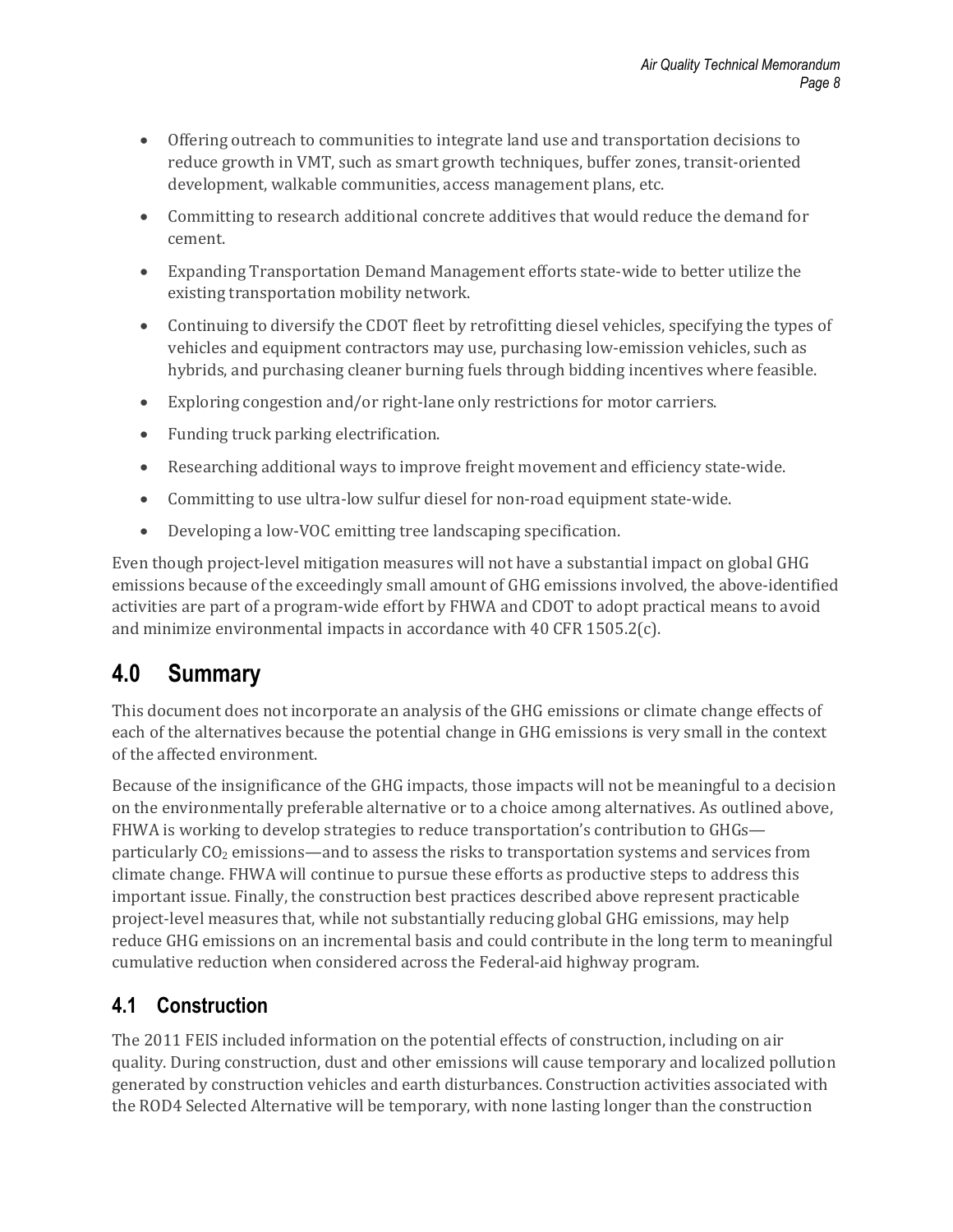period. To mitigate the effects of fugitive dust from construction activities on air quality, the FEIS included measures to reduce fugitive dust, and no new measures are required. They include:

- An operational water truck will be on site at all times. Water will be applied to control dust as needed to prevent dust impacts off site
- Use wetting/chemical inhibitors for dust control
- Stabilize and cover stockpile areas
- Remove soil and other materials from paved streets
- Operate equipment mainly during off-peak hours
- Limit equipment idling time

## **5.0 Transportation Conformity**

The project is located in the nonattainment area for the Denver-North Front Range Area for the 2008 ozone standard. The area was designated as a "marginal" nonattainment area in 2012, but was reclassified to a "moderate" nonattainment area after failing to attain the marginal designation. A new ozone SIP is currently under review, and EPA action on the SIP is expected in 2017. Since ozone is a regional pollutant, there is no requirement to analyze potential impacts and no possibility of localized violations of ozone to occur at the project level. The project is included in the NFRMPO 2016–2021 TIP and the 2040 RTP, as amended and adopted on February 2, 2017, which were found to conform to the ozone SIP. The FHWA conformity determination was made on February xx, 2017.

Therefore, this project has been determined to not cause an exceedance of any NAAQS. The proposed project will not contribute to any new local violations, increase the frequency or severity of any existing violation, or delay timely attainment of the NAAQS or any required interim emissions reductions or other milestones. This project complies with the transportation conformity regulations in 40 CFR 93 and with the conformity provisions of Section 176(c) of the Clean Air Act (CAA)